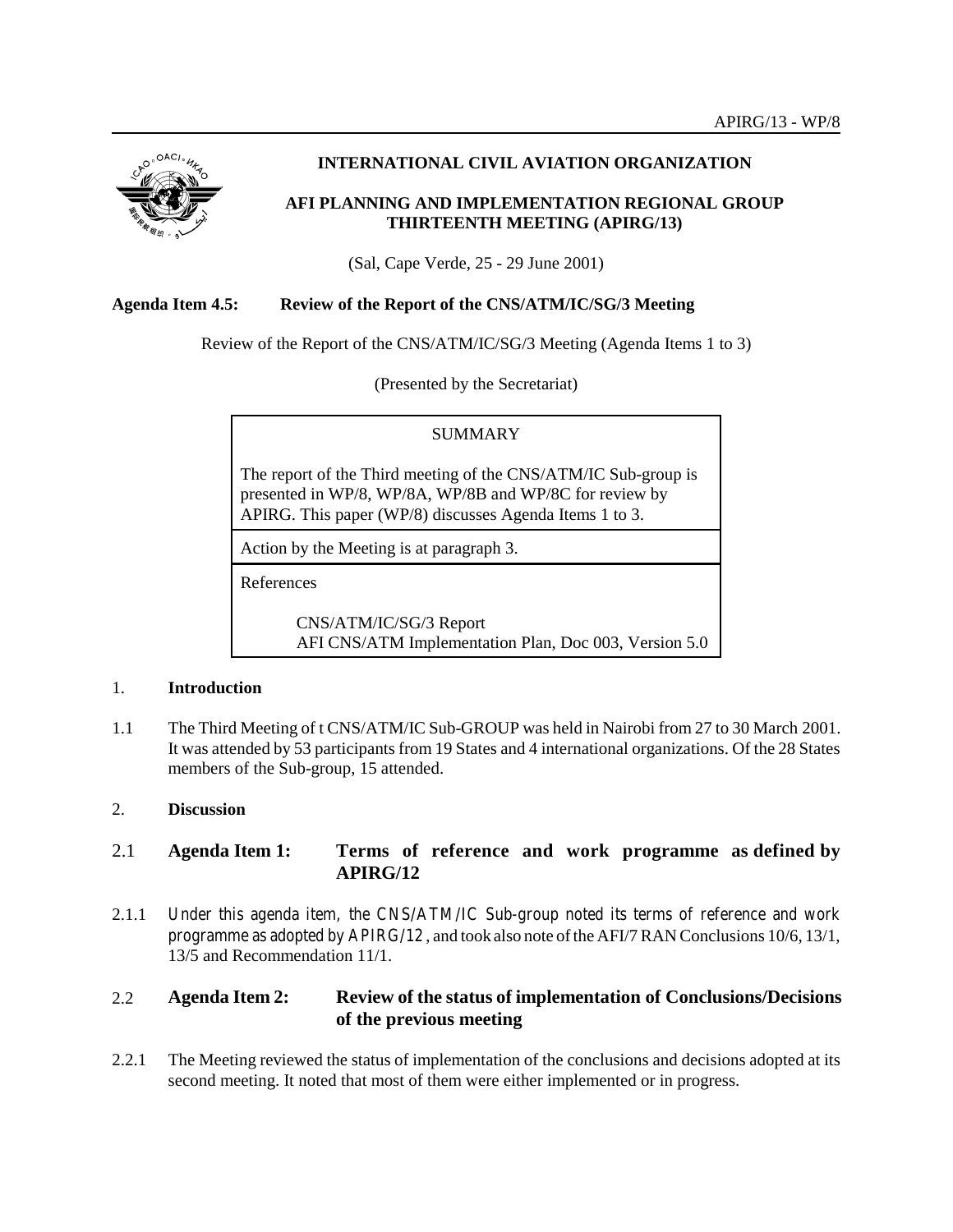- 2.2.2 With regard to APIRG Conclusion 12/45 *National CNS/ATM bodies, Focal points of contact and ICG Co-ordinators*, the Meeting noted that little progress had been achieved and that the designated ICG Co-ordinators had not begun any work. Further discussions were held on this item under Agenda Item 3.
- 2.2.3 The Meeting adopted the following draft conclusion.

#### **Draft Conclusion 3/1: Data for the categorisation of TMAs and aerodromes**

That States be urged to provide, before end of May 2001, the data shown at **Appendix A**, in order to facilitate work on the categorisation of TMAs and aerodromes.

## 2.3 **Agenda Item 3: Review of the reports of ICGs and Status of implementation of the AFI CNS/ATM Plan**

- 2.3.1 Under this agenda item, the CNS/ATM/IC Sub-group reviewed the reports of the Implementation Co-ordination Groups for areas of routing (AR), AR1, AR2, AR4, AR5, AR6, AR7, AR9 and AR10 of the CNS/ATM Plan.
- 2.3.2 The Meeting noted that in AR1, intensive work was being carried out for the implementation of RNP 10 in a 50 NM lateral route spacing environment and RVSM. The target date for implementation is in 2002, pending the conclusive results of the safety assessment being carried out by Spain, the South Atlantic Monitoring Agency (SATMA), and the approval by ICAO of the amendment to the Regional Supplementary Procedures (Doc 7030)..
- 2.3.3 With regard to AR4 the Meeting noted that significant progress was achieved with the implementation of fixed RNAV routes in FIRs Algiers, Brazzaville, N'Djamena and Niamey. FIR Johannesburg plan to implement the fixed RNAV routes in July 2001,and FIRs Gaborone and Luanda after co-ordination would implement later during 2001. Regarding extension of VHF coverage and provision of ATC, plans are underway in FIRs Brazzaville, N'Djamena and Niamey for their progressive implementation from April 2001 to April 2002. The Meeting was updated on plans to provide SSR and ADS/CPDLC based surveillance in N'Djamena FIR.
- 2.3.4 Regarding the AR10, the CNS/ATM/IC Sub-group meeting noted that in order to accommodate the introduction of flexible tracks between Johannesburg and Singapore, there was a necessity to amend the limits of the existing Indian Ocean Random Routing Area (IORRA). A draft AIP Supplement had been developed, which concerned States were to publish, after approval, on the AIRAC date of 22 March 2001 to be effective on 17 May 2001. Two concerned AFI States advised that they would publish on time and a third State indicated that they would publish the AIP with a delay of one AIRAC cycle. The Sub-group requested that the Secretariat follow the matter with all concerned FIRs.
- 2.3.5 The Meeting was informed that the Third EUR/AFI Interface Meeting held in Paris from 14 to 16 February 2001 reviewed developments in Europe concerning the implementation of RVSM, ACAS and 8.33 kHz VHF channel spacing. Regarding ACAS, the EUR/AFI Interface Meeting urged States concerned to promulgate national ACAS policies since no exemptions would be applicable in the EUR Region after 31 March 2001.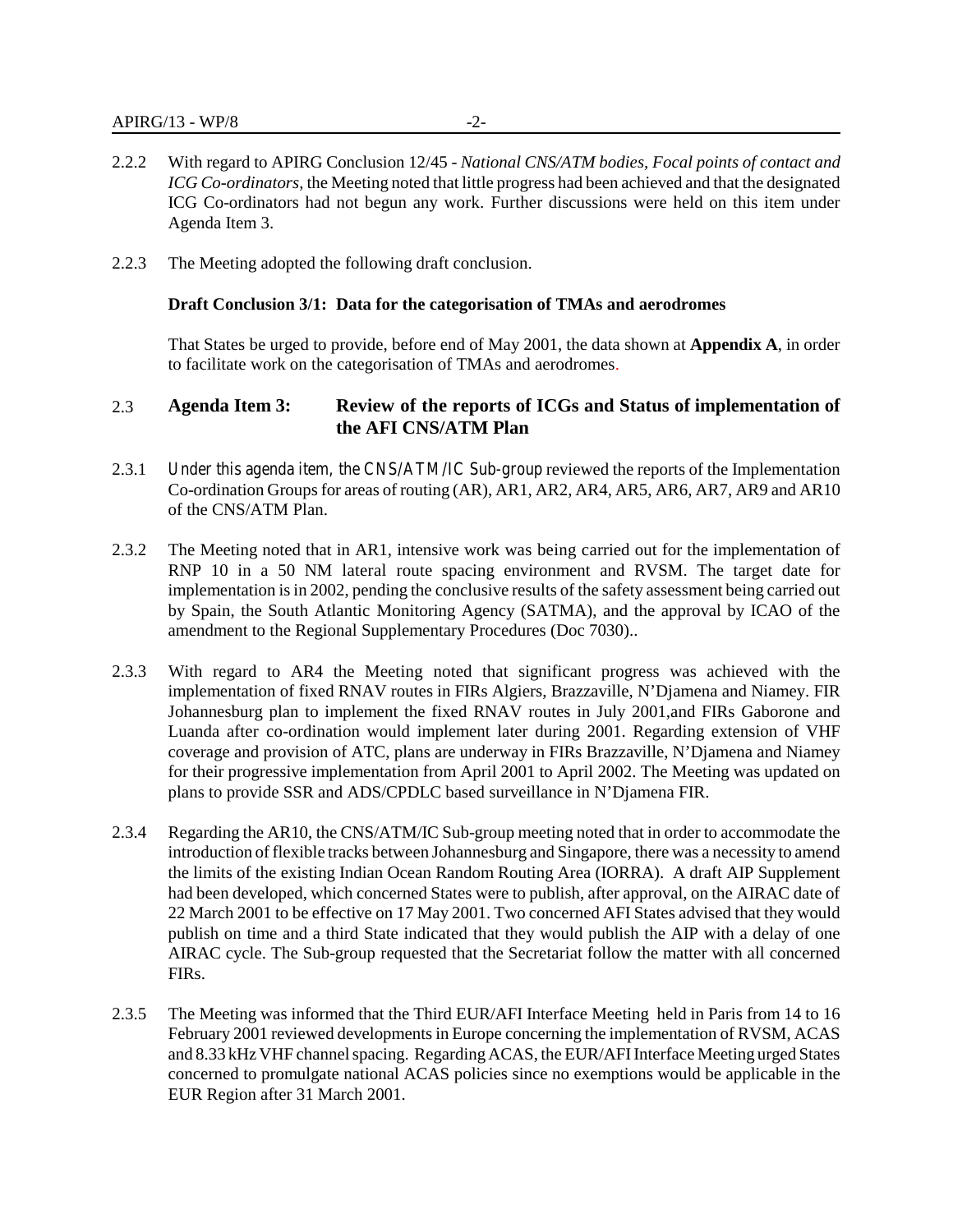- 2.3.6 The CNS/ATM/IC Sub-group was informed that the EUR/AFI Interface Meeting, which had so far acted as the ICG for AR7, adopted a conclusion calling for the establishment of an Implementation Co-ordination Group specifically dedicated to the implementation of CNS/ATM in area of routing 7 (AR7). Following discussions, the Sub-group agreed to re-iterate its conclusion that APIRG entrust the EUR/AFI Interface Meeting with functions of the ICG for AR7. The Meeting also agreed that, given the affinities between the Iberian Peninsula and the EUR/SAM corridor, the implementation of the CNS/ATM within AR6 should be co-ordinated by the SAT Group Informal Meetings.
- 2.3.7 In discussing the role of ICG Co-ordinators, the Sub-group agreed that implementation of APIRG Conclusion 12/45 - *National CNS/ATM bodies, Focal points of contact and ICG Co-ordinators* was a pre-requisite before the ICG Co-ordinators could start their functions. It was agreed that ICAO, pending full implementation of Conclusion 12/45, would co-ordinate ICG activities in lieu of the ICG Co-ordinators.
- 2.3.8 The Meeting discussed ways to foster CNS/ATM implementation in the AFI Region. It was agreed to adopt a step by step approach giving priority to full implementation of VHF coverage, AFTN and ATS/DS circuits, area control service and 10 minute longitudinal separation. It was also agreed to provide early benefits to long haul operators which are adequately certified or approved in adjacent Regions by initially allocating them dedicated/segregated airspace without penalizing regional and domestic operators..
- 2.3.9 Taking into account the above discussions and information, the Meeting adopted the following draft Conclusions.

### **Draft Conclusion 3/2: Implementation of WGS-84 airspace coordinates**

That States implement, as a matter of urgency, WGS-84 airspace coordinates to enable the use of GNSS as a primary means of navigation for en route.

### **Draft Conclusion 3/3: Coordination between ATS providers and users in the implementation of CNS/ATM**

That ATS providers and users coordinate before any decision to implement CNS/ATM systems which have a bearing on equipage is taken.

### **Draft Conclusion 3/4: Amendment to AFI SUPPs (Doc 7030)**

That the AFI SUPPs (Doc 7030) be amended as follows:

- a) Reduce longitudinal separation minima from 20 minutes to 10 minutes
- b) Reduce Lateral separation from 100 NM (as is the case in the EUR/SAM corridor) to 50 NM (in RNP 10 environment), and eventually to 25 or 30 NM as appropriate ( in RNP 5 environment)
- c) Introduction of Longitudinal RNAV/RNP separation minima of 10 minutes and/or 80 NM RNAV derived distance in selected airspaces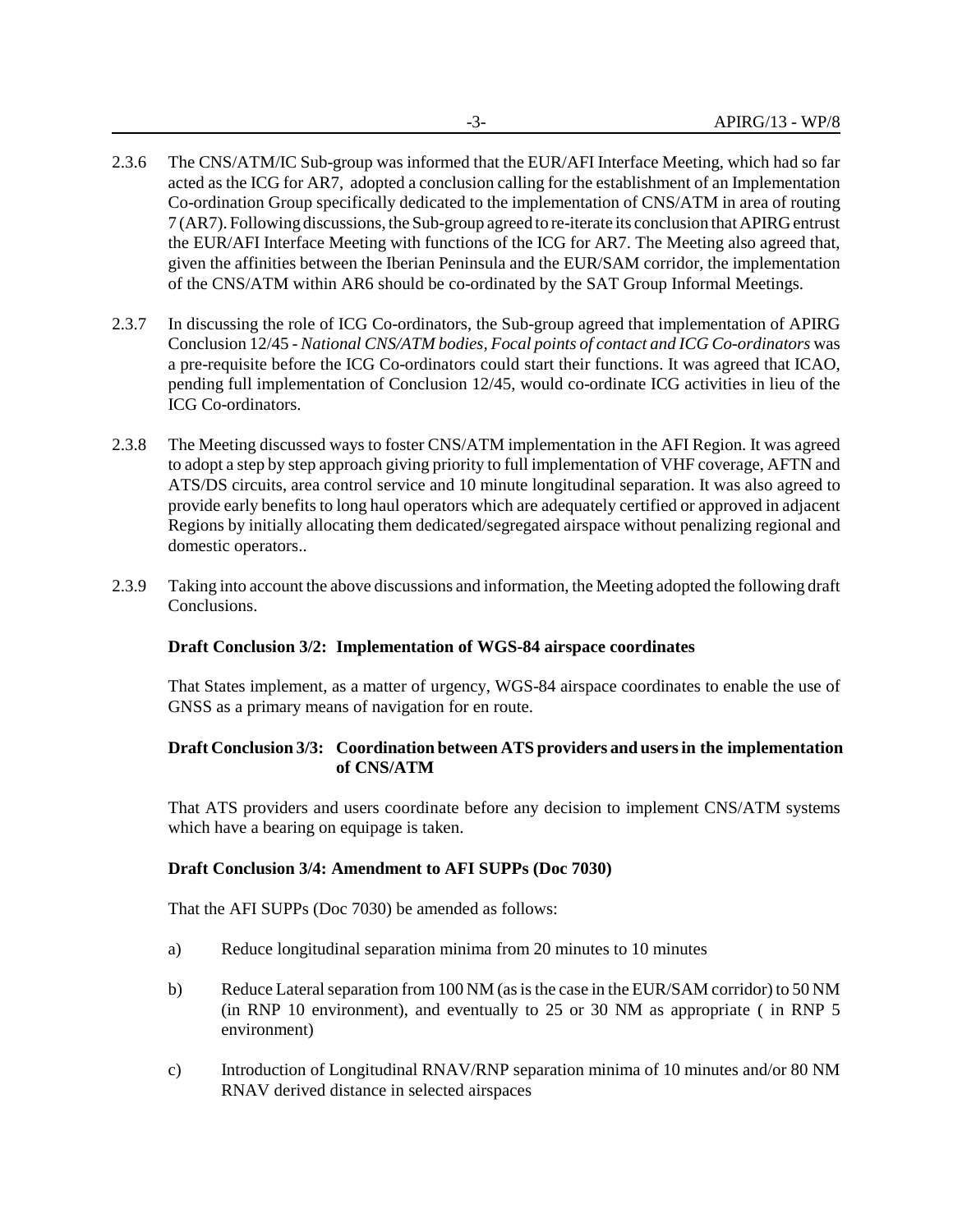#### **Draft Conclusion 3/5: Step by step approach in the CNS/ATM implementation**

That in the implementation of the new CNS/ATM concept in the region, a step by step approach be adopted starting with the ATM objectives which can be achieved in the short term with minimum CNS requirements or relatively low cost. In this regard, the following ATM objectives and CNS requirements should be given priority over the emerging concepts:

- S VHF coverage;
- S ATS/DS and AFTN circuits;
- S area control service; and
- S 10 minute longitudinal separation.

#### **Draft Conclusion 3/6: Early benefits to approved/certified operations**

That taking into account the equipage approval of transcontinental operators, early benefits be given to such operators as soon as possible by initially allocating them dedicated/segregated airspace, without penalizing regional and domestic operations.

#### **Draft Conclusion 3/7: Establishment of national CNS/ATM bodies and designation of focal points of contact**

That, as a matter of urgency, States which have not done so be requested to implement APIRG Conclusion 12/45 on the establishment of national CNS/ATM bodies and designation of focal points of contact, and notify ICAO Regional Offices of action taken in this respect. In doing so, they should refer to guidance provided by ICAO *(Circular 278-AN/164 - National Plan for CNS/ATM).*

#### **Draft Conclusion 3/8: Implementation of CNS/ATM within Areas of Routing AR-6 and AR-7**

That:

- a) the implementation of CNS/ATM within Area of Routing AR-6 be co-ordinated by the SAT Informal Group Meetings; and
- b) the implementation of CNS/ATM within Area of Routing AR-7 be co-ordinated by the AFI/EUR Interface Meetings

### **Draft Conclusion 3/10: Promulgation of national airborne collision avoidance system (ACAS) policies**

That all AFI/EUR Interface States promulgate without delay an AIC clearly stating their national ACAS II exemption policy, including Minimum Equipment List (MEL) exemptions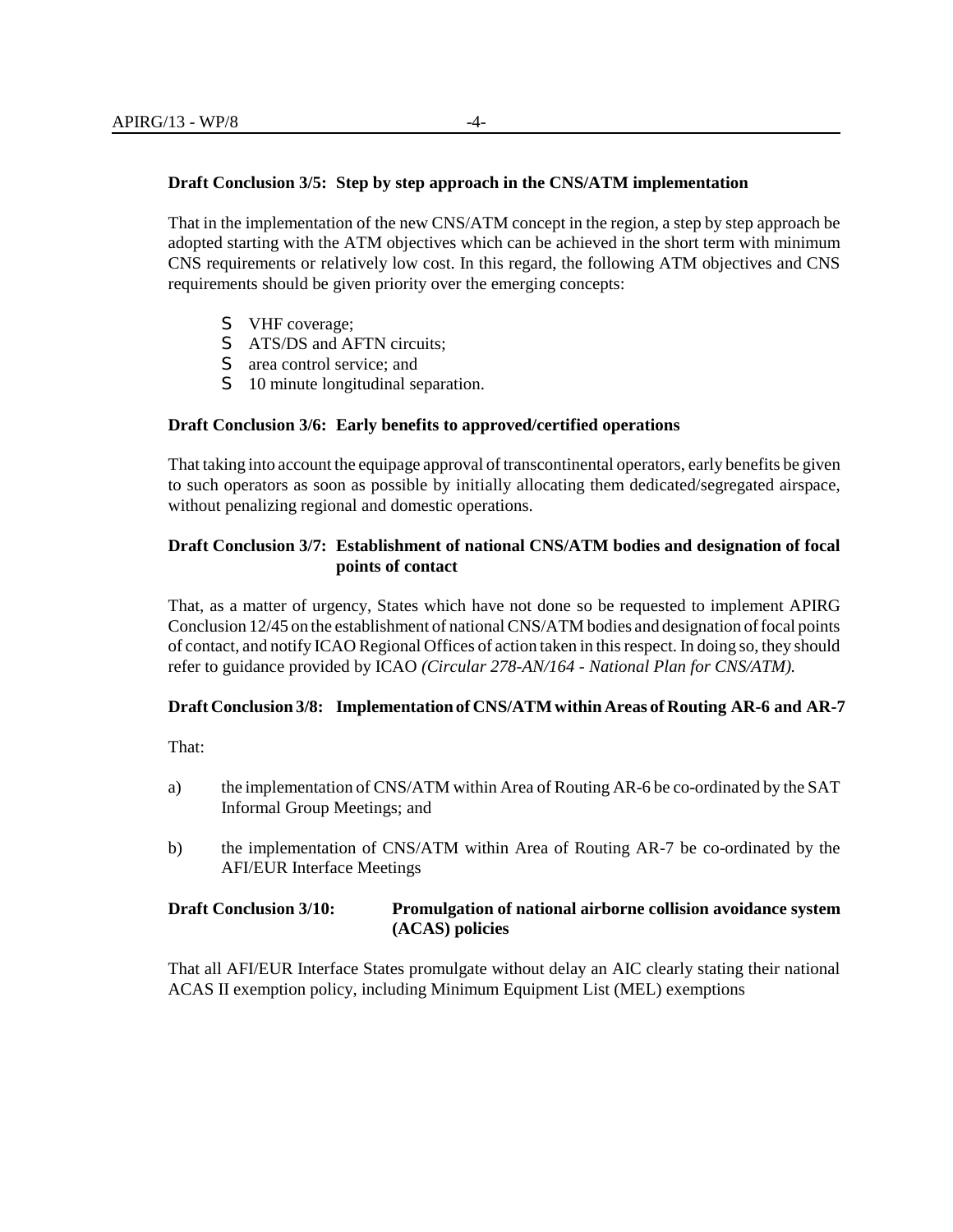#### 3. **Action by APIRG**

- 3.1 The APIRG is invited to:
	- a) note the report on Agendas Items 1 to 3 of the Third meeting of the CNS/ATM/IC Subgroup;
	- b) note that follow up action has already been initiated with States concerning Conclusion 3/1; and
	- c) to review and adopt **Draft Conclusions** 3/1, 3/2, 3/3, 3/4, 3/5, 3/6, 3/7, 3/8 and 3/10.

-------------